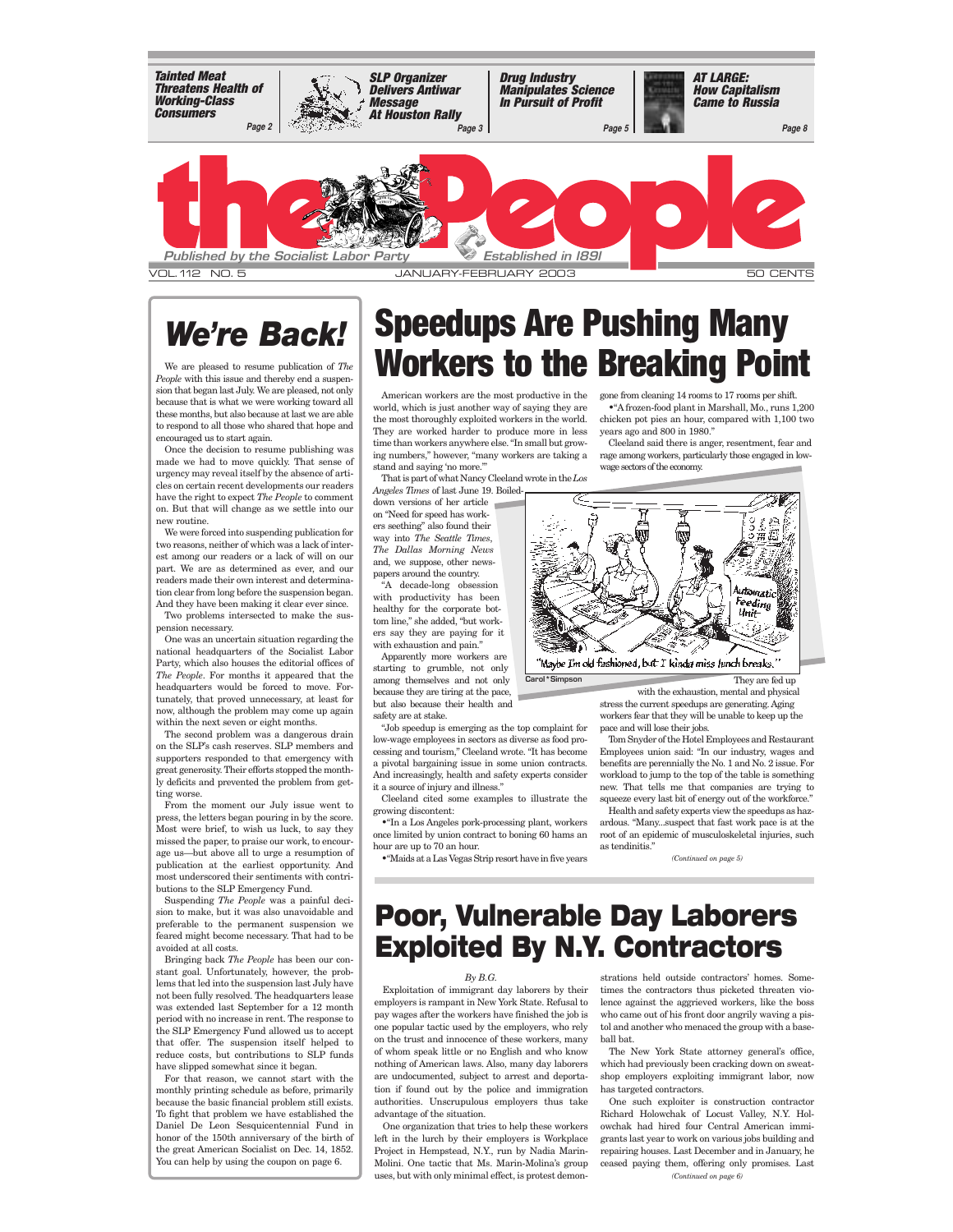<span id="page-1-0"></span>

#### **United Airlines Bankruptcy A Tool to Bust Airline Unions**

UAL's bankruptcy filing last December gives the airline a powerful tool to wield against the unions that represent its 83,000 workers—even though those workers ostensibly own 55 percent of the company.

As a *Dow Jones Newswires* report put it last month, "The bankruptcy code has a provision that would allow United to ask the judge to abrogate existing labor contracts so it could impose terms on workers—a step that would allow United to sharply reduce labor costs and trim losses."

United's bankruptcy forces its "owners" to preside over an acceleration of their own exploitation as workers. The employee stock "ownership" plan the procapitalist unions negotiated in 1994 exchanged wage and benefit cuts of *over \$5 billion* for meaningless "ownership" without achieving any real control. Besides billions in new cuts, the bankruptcy will likely wipe out this "ownership."

Industry analysts say it isn't likely the company will immediately ask the bankruptcy court to nullify existing labor contracts. Bankruptcy law requires that an attempt be made to negotiate reductions in wages and benefits. If the unions reject the "offer" the court can then go to work cutting wages and benefits to the bone.

Cuts for United's workers would pressure other airlines to push for their own cuts and put all airline workers on the forefront of the class struggle.

#### **New York City Transit Workers Threatened into Submission**

New York City's Transport Workers Union (TWU) Local 100 struck a last minute deal with the Metropolitan Transit Authority (MTA) on Dec. 16, which appar-ently averted a strike that appeared imminent. The settlement provides for a one-time cash payment of \$1,000 to each member of the union and annual pay hikes of 3 percent over the three-year life of the agreement. The union entered negotiations demanding annual wage increases of 8 percent.

The 34,000 member local had voted to fight the MTA's initial demands for a wage freeze and for increased worker payments into health care and pension plans. A strike was authorized despite the state's infamous 1967 "Taylor Law," which unconstitutionally makes it illegal for public employees to strike.

Before the negotiators reached their agreement, Brooklyn Supreme Court Justice Jules Spodek issued an injunction citing the law. The injunction barred a strike and threatened fines against workers that could have amounted to as much as two days' pay for each day on strike, and the union could have lost the state's permission to collect dues from workers' paychecks. The court could also have jailed any worker declared to be in

contempt of court. Earlier, Governor George Pataki threatened use of state troopers and the National Guard to back up city police, while Mayor Michael Bloomberg warned of "drastic repercussions" for any striking transit workers.

On Dec. 17, the *New York Post* reported that the local's executive board voted 3-1 for the deal and that union president Roger Toussaint was confident it would be "easily ratified."

#### **Dockworkers Under Taft-Hartley Injunction to Vote on Contract**

The Bush administration's invoking of the repressive Taft-Hartley Act and its threat to operate West Coast ports with Navy personnel last fall made it clear that the federal government was backing the demands of the Pacific Maritime Association (PMA) against the struggle of port workers "organized" by the International Warehouse and Longshore Union (ILWU).

The injunction forced an 80-day "cooling off" period and banned the ILWU's 10,500 members from working at anything less than a "reasonable" pace. Union members had been accenting safety over productivity in an attempt to fight the demand of the PMA that, in any new labor contract, it could outsource jobs however it saw fit. It was a demand that would have evolved the union out of the picture as new technology was implemented.

At press time, union negotiators claimed they had negotiated a "win-win" agreement with the PMA. Details of the contract were not yet available at press time, but union spokespersons beat their chests about small increases in wages, health care and pensions for present workers. Conspicuously absent, however, was any chest-beating about retaining any say in new jobs. ILWU members will have their say in a January vote. *—K.B.*

### **Tainted Meat Threatens Health Of Working-Class Consumers**

*By B.G.* How safe is the food that you eat? Reports of tainted meat and poultry that cause illness or death have become increasingly frequent in recent years. The increase of such incidents has caused fears that safety procedures at slaughterhouses are woefully inadequate, and justly so.

Indeed, slaughterhouses rank among the dirtiest and most dangerous places to work, and wages are often lower than in other industries where the risk of job-caused illness and injury runs high. Although meat and poultry products rarely get to the supermarket without the government's stamp of approval, federal regulation of the industry is inadequate at best. However, that is not the primary reason why tainted meat and poultry are causing more illnesses and deaths. More important by far are the ordinary compulsions of the profit system to minimize costs and maximize profits. Those compulsions comprise a formula that all but guarantees the inhumane treatment of animals raised for food and the dangerous and unsanitary working conditions that exist in the industry.

Compelled to work quickly, workers slaughter, skin and gut animals at a brutal pace and with methods that can lead to contamination of the meat when the E. coli pathogen escapes from intestines or fecal matter attached to animal hair and hides. The E. coli then can easily enter the muscle meat destined to become hamburger.

One of the most devastating outbreaks of E. coli contamination occurred in 1993 when the Jack in the Box restaurant chain sold hamburger meat tainted with E. coli 0157:H7. The infected meat caused the deaths of four children and hundreds of illnesses.

The largest recall of beef was in 1997 when 25 million pounds produced by Hudson Foods was contaminated. Representatives in Congress then introduced legislation to increase the number of inspections and improve safety standards in meat-packing plants, but the meat industry successfully blocked it.

Last July, the U.S. Department of Agriculture (USDA) announced a recall of 19 million pounds of ground beef probably contaminated by E. coli. The beef came from ConAgra Beef Co. plant in Greeley, Colo. It caused illness in 19 people in California, Colorado, Michigan, South Dakota, Washington and

Wyoming. Several people were hospitalized. This particular plant has been no stranger to trouble. It has been cited nearly 10 times in the past three years for violating safety codes meant for worker protection in dangerous conditions, according to the Occupational Safety and Health Administration. Labor officials have frequently complained about

poor training for workers who are doing this dangerous work in the Greeley slaughterhouse. Other ConAgra plants have also been cited for

sloppy and dangerous work procedures. The USDA last year briefly stopped work in two ConAgra plants because of health violations. At another ConAgra

plant, inspectors found the highest salmonella rate among all turkey processors tested by the USDA. Inspectors found contamination in nearly half the birds in the plant.

A large part of the problem comes from the feed lots outside the slaughterhouses, where tens of thousands of cattle fatten while waiting for slaughter. Not all cattle today come off range land, feeding on grass and tended by cowboys. The more modern method favored by the giant agricapitalists is the pen, or feed lot, into which they cram huge numbers of cattle. A plant, such as the ConAgra operation in Greeley, has many feed lots close together on the grounds, often stretching off as far as the eye can see.

No grass for the cattle to eat grows in these huge pens, although it is their natural food. Today's meat providers—whether chickens, pigs or cattle—feed off corn mash poured into troughs at feeding time. The corn mash fattens cattle quicker than grass, even though it causes havoc with their digestive system. As a result, corn-fed cows also receive antibiotics to guard against sickness and infection. Another major drawback of corn-fed beef as food for people, even if it is free of infection, is that it is higher in saturated fat than grass-fed beef.

Cattle penned up in feed lots move about very little and fatten faster. They are constantly stepping in and lying down in vast amounts of dung, and feces still cling to their hides when the time comes to herd them into the slaughterhouse.

The methods used to raise and slaughter animals today give a wide opening to E. coli pathogens to enter the animals' system. However, sanitation and the health of cattle and humans are not nearly as important in a capitalist system as are greed and profits. First things first!

### *Do You Belong?*

Do you know what the SLP stands for? Do you understand the class struggle and why the SLP calls for an end of capitalism and of its system of wage labor? Do you understand why the SLP does not advocate reforms of capitalism, and why it calls upon workers to organize Socialist Industrial Unions?

If you have been reading *The People* steadily for a year or more, if you have read the literature recommended for beginning Socialists, and if you agree with the SLP's call for the political and economic unity of the working class, you may qualify for membership in the SLP. And if you qualify to be a member you probably should be a member.

For information on what membership entails, and how to apply for it, write to: SLP, P.O. Box 218, Mountain View, CA94042-0218. Ask for the SLP Membership Packet.

| Read the paper that's<br>In a class by itself                                                                                            |                          |  |  |  |  |
|------------------------------------------------------------------------------------------------------------------------------------------|--------------------------|--|--|--|--|
| The Working Class.                                                                                                                       |                          |  |  |  |  |
| Read The People.                                                                                                                         |                          |  |  |  |  |
| the People P.O. Box 218, Mountain View, CA 94042-0218<br>$\Box$ \$5 for a 1-year sub<br>$\Box$ \$11 for a 1-year sub by first-class mail |                          |  |  |  |  |
|                                                                                                                                          |                          |  |  |  |  |
| <b>NAMF</b>                                                                                                                              | <b>PHONE</b>             |  |  |  |  |
| ADDRESS_                                                                                                                                 | <b>Example 2019 APT.</b> |  |  |  |  |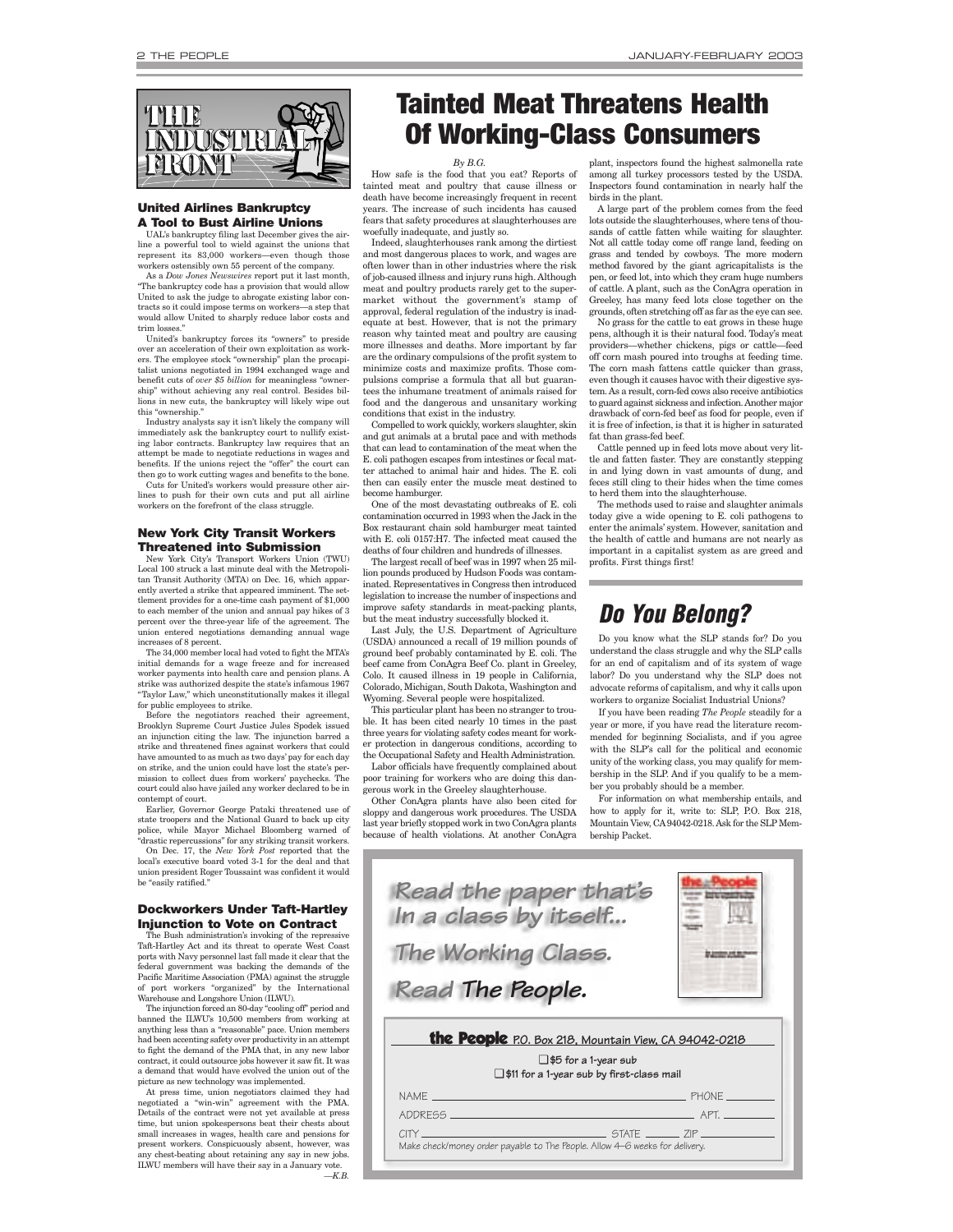# <span id="page-2-0"></span>**SLP Organizer Delivers Antiwar Message at Houston Rally**

*Carl C. Miller Jr., organizer of Section Houston, SLP, delivered the following address before an antiwar rally in Houston, Tex., on Saturday, Nov. 9. Miller reported that his address "received a very good response," that one of the rally organizers "heard several compliments about the speech, and several people came up to me personally to tell me the same." Miller also reported "that the rally received some local TV coverage." "The footage was taken during my speech," he said, "though none of the actual speech was aired." Section Houston is one of several groups that organized the rally, which attracted about 200 people.* 

ast Tuesday was Election Day. Last<br>
Tuesday voters turned the<br>
Democrats out and turned<br>
Democrats of Demoklisens New Tuesday voters turned the

Congress over to the Republicans. Now Republicans control the White House and both Houses of Congress. Now it seems inevitable that President Bush will have his way and our country will soon be waging war on Iraq.

That is how it looks to many people. In their minds, the Democratic setbacks on Nov. 5 removed the last real barrier to a second war on Iraq. All the pollsters were wrong about how the elections would turn out. All the pundits feign surprise. The elec- tion results supposedly show something no one suspected. They supposedly show that the people of the country are in back of the Bush  $\hat{c}$ administration's threats against Iraq and the dictatorial regime that  $\blacklozenge$ has that country in its grip.

How convenient it is that the pollsters were wrong. What a fine impression it creates when all the pundits seem to be scrambling to explain their mistake. What a great show they are putting on. But don't be fooled by it, be-cause that's all it

is—a show. It is nothing but theatrics. It is meant to deceive and discourage people like you, and millions more like you—decent people, honest people, working people who no more want their country to make war and bring death to other decent and honest people in Iraq than they want to see a repetition of what happened on Sept. 11, 2001.

What the pollsters and pundits have done is spice up a ho-hum election between the two branches of the one political party that monopolizes the political process and has a strangle hold on access to the ballot. The soft-cop Democrats and the hard-nosed Republicans may pretend that they are different, and they still have a lot of people fooled. But not all of the people are fooled—not even a majority of them. The most important result of the elections on Nov. 5 was that the majority of people stayed home. They did not vote because they knew that the contest for office was a farce, no contest at all, but a

#### the People *Founded April 5, 1891*

*The People* (ISSN-0199-350X), continuing the *Weekly People*, is published bimonthly by the Socialist Labor Party of erica, 661 Kings Row, San Jose, CA 95112-2724.

Periodicals postage paid at San Jose, CA 95101-7024. Postmaster: Send all address changes to *The People*, P.O. Box 218, Mountain View, CA 94042-0218. Communications: Business and editorial matters should be addressed to *The People*, P.O. Box 218, Mountain View, CA 94042-0218. Phone: (408) 280-7266. Fax: (408) 280-6964.

Access *The People* online at: www.slp.org. Send e-mail to: thepeople@igc.org

Rates (domestic and foreign): Single copy, 50 cents. Subscriptions: \$5 for one year; \$8 for two years; \$10 for three years. By first-class mail, add \$3 per year. Bundle orders: 5-100 copies, \$8 per 100; 101-500 copies, \$7 per 100; 501-1,000 copies, \$6 per 100; 1,001 or more copies, \$5 per 100. Foreign subscriptions: Payment by international money order in U.S. dollars.

sham duel between two indistinguishable sets of Denis Halliday and Hans von Sponeck, who have politicians.

President Bush says he is a man of peace! He says he has no real wish to wage war on Iraq. He says that the unspeakable dictator who oppresses that country poses a threat to our interests and to his own people. It's the dictator he's after. It's those weapons of mass destruction we hear so much about, but always in such vague and generalized terms that it's impossible to know what Iraq's military abilities really add up to. They certainly didn't add up to much during the Gulf War 11 years ago, and it's unlikely that they add up to that much

.<br>Magazin

done the most to break through the propaganda. No one knows the potential human cost better than they. As assistant secretary general of the U.N., Halliday started the oil-for-food program in Iraq. Von Sponeck was his successor. Eminent in their field of caring for other human beings, they resigned their long U.N. careers, calling the embargo 'genocide.' "Their last appearance in the press was in the

*Guardian* last November, when they wrote: 'The most recent report of the U.N. secretary general, in October 2001, says that the U.S. and U.K. governments' blocking of \$4 billion of humanitarian supplies is by far the greatest constraint on the implementation of the oil-for-food program. The report says that, in contrast, the Iraqi government's distribution of humanitarian supplies is fully satisfactory....The death of some 5–6,000 children a month is mostly due to contaminated water, lack of medicines and malnutrition. The U.S. and U.K. governments' delayed clearance of

equipment and materials is responsible for this tragedy, not Baghdad.'"

That's what Pilger wrote. That's what two high officials of the United Nations found. That is why they quit. And they are not alone. Indeed, some have estimated that more than a million Iraqi children have died as a direct result of this embargo.

The Socialist Labor Party condemns this human tragedy and calls upon the American working class to stop this war before it starts. By organizing its strength both politically and industrially, we can not only end all future wars, but we can also end all of the other

after the embargo

୍ର

**Keith Wood for** *The People*

that has been in place ever since the war. Saddam Hussein is a tyrant. No informed person would deny it. His regime oppresses the people of Iraq. That's as plain as day. It's a fact, and Mr. Bush and his administration are milking that fact for all it's worth. But that's only half the truth, and like most half-truths it is meant to cover up a greater lie.

The greater truth, the full truth, is that American capitalism wants to control Iraq's oil. Yes, I know, there are those who deny it. We are told that the United States can't be after Iraq's oil because the world is awash in oil. There's no shortage of it, at least not yet. There are other supplies easier to get at in places ruled by governments that are easier to deal with. It all sounds very plausible, but it's false.

Why do we oppose this plan to wage war on Iraq? Obviously because it will bring suffering and death to thousands of innocent Iraqi men, women and children. They have already suffered enough—and not all their suffering has been at the hands of Saddam Hussein. Indeed, the United Nations that now is lining up behind our government's war plans is on record as blaming the United States for thousands upon thousands of deaths in Iraq.

John Pilger, the Australian journalist and filmmaker, summed it up in an article he wrote last March. What he wrote may not be news to some of you, unless you rely on the TV or your local newspaper for your information. Let me read two brief paragraphs to you—200 words. This is what Pilger wrote:

"Among those now debating whether the Iraqi people should be cluster-bombed or not, incinerated or not, you are unlikely to find the names of

miseries associated with the capitalist system. The Socialist Industrial Union program offers the means by which we can peacefully and resolutely rid ourselves of the class-divided, profit-oriented capitalist system and replace it with a socialist system which will guarantee peace and prosperity for all people.

If you are interested in the SLP's program and you would like more information, come talk to us or visit our Web site at www.slp.org. You are needed in this struggle for human emancipation. Join us and help us build a brighter future for all of humankind.

Thank you.



NEW YORK LABOR NEWS P.O. Box 218 Mtn. View, CA 94042-0218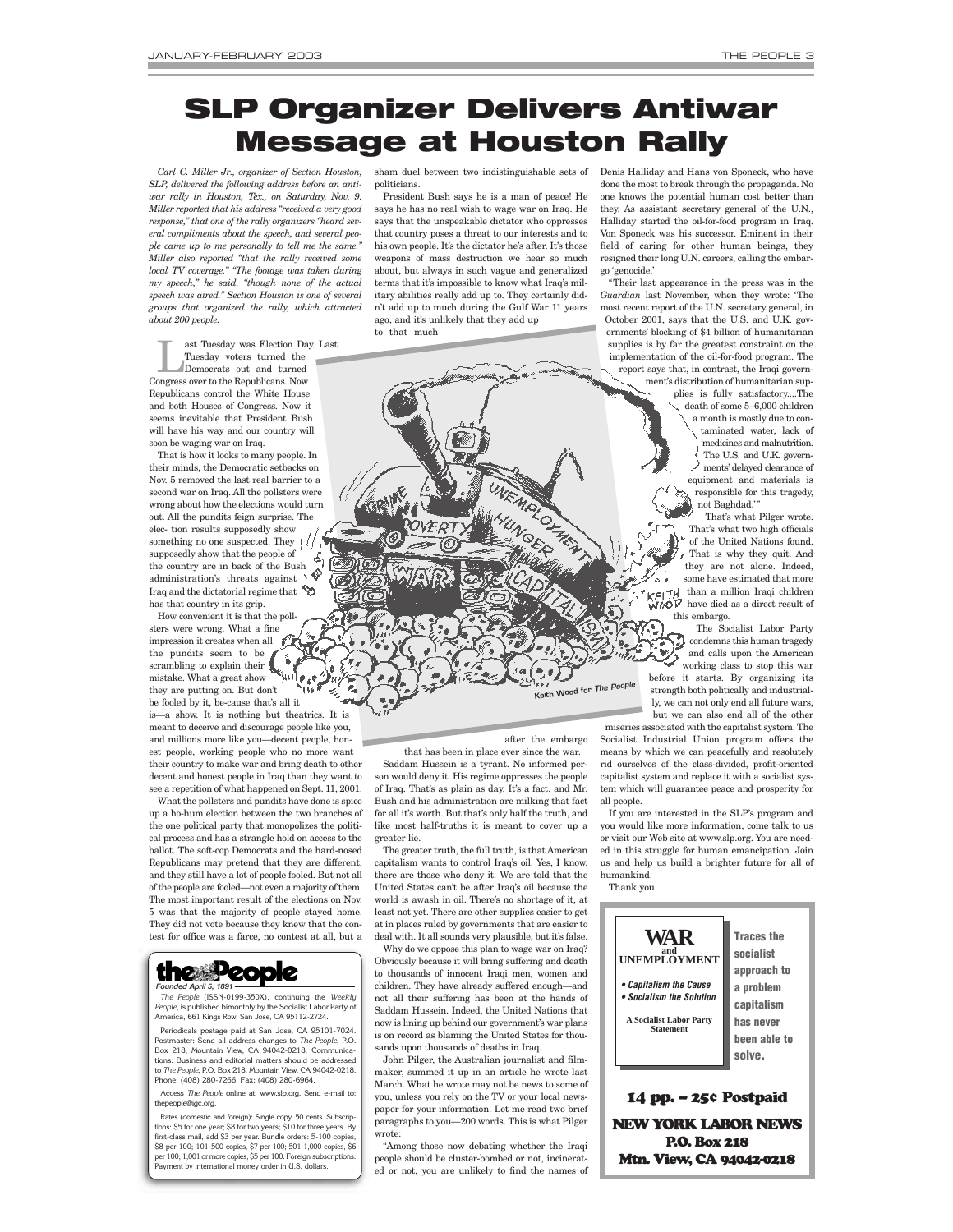

### *Fight Back!*

*"The strongest bond of human sympathy, outside of the family relation, should be one uniting all working people, of all nations, and tongues, and kindreds."*

—Abraham Lincoln

Unemployment went up for the third consecutive month in November, and that is likely to be the way of it for sometime to come. The Department of Labor reported 8.5 million people were unemployed and an unemployment rate of 6.0 percent. The rate was much higher for some workers than for others. For Hispanic workers it was 7.8 percent, and for African-American workers it was 11 percent.

These figures shamelessly understate the true state of affairs. Even so, they are enough to refute the capitalist claim that we live in the land of equal opportunity for all, without regard to race, creed or color.

Minority workers did not fare well by what capitalism considers acceptable standards for workers even during the "prosperous years" that closed out the 20th century, but now things are getting downright grisly.

Capitalism makes it so every worker needs a boss to exploit his or her labor in exchange for a wage they hope will cover the bills and pay for the groceries. Capitalism makes it so every worker needs to be exploited because capitalism has stripped the working *class* of the tools, machines and resources needed to feed, clothe and shelter themselves.

In short, capitalism has stripped the working class of economic independence and of all chance to obtain it, and thereby of all chance for genuine freedom and equality. The result is that the working-class majority—those who produced it all—are dependent on those who own it all.

Worse, the working class that produced the things needed to provide food, clothing and shelter must sell their ability to perform useful labor to the small class of capitalist owners who contribute absolutely nothing to the common welfare.

Worse yet, this capitalist system of piracy and theft is so riddled with contradictions, so corrupting in its influence, and so badly managed by corporate and government bunglers, that the economically dependent working class really cannot depend on it even to provide the jobs where they are "privileged" to produce billions for the corrupt and useless class of owners and crumbs for themselves.

Looking for work can be a difficult and humiliating experience even when jobs appear to be plentiful and the competition for them is relatively mild. During difficult times, when jobs are scarce and workers find themselves forced into a fierce competition for them, what was "merely" difficult and degrading also becomes a frantic, even desperate, experience that must inevitably leave some workers out in the cold.

These days, when companies are folding faster than newspapers on a press and job openings rival hens' teeth in point of scarcity, finding work can be even more of a difficult, stressful and humiliating proposition than capitalism ordinarily makes it. Throw anything resembling a swarthy complexion into the mix and your appreciation of what "from bad to worse" can really mean will rapidly improve. The job situation for workers whose ancestors came from places south of the Mediterranean and west of the Golden Gate is terrible.

Competition for scarce jobs pits worker against worker in a desperate struggle that is bad enough under the best conditions capitalism ever has to offer, but when that struggle also slices and dices the working class along racial and ethnic lines in times of economic crisis, feelings of despair, helplessness and even hopelessness will reach epidemic proportions within the working class.

Minorities face a much tougher challenge than whites getting a decent job to support themselves and their families. Some claim it's because African American and Hispanic workers don't have the same chance at education and skills training as other workers.

Truth is that jobs do not appear and disappear in response to workers' qualifications to hold them. Job numbers increase and decrease in direct proportion to capitalists'needs for labor to exploit, not in response to the number of workers available.

Capitalism has its reasons for spreading the insecurity and misery it creates with an uneven hand. It has its reasons for driving artificial wedges into the working class. It aims to prevent the bond that should bind every worker together in a common cause, regardless of race, color or national background, from taking hold.

Fight back by circulating *The People* and supporting the SLP.



When Republican Senator Trent Lott of Mississippi made his now infamous remarks in tribute to Strom Thurmond he was not speaking in the back banquet room of some small South Carolina restaurant, and his audience was not composed of aged and unreconstructed "Dixiecrats" left over from the "Jim Crow" days of segregation, lynchings and worse. No, the birthday bash held to salute the ancient racist on his 100th birthday was held on public property, at the Dirksen Senate Office Building, in Washington, D.C., and the large audience that jammed into the hall to hear Lott pay his respects to the old reprobate was composed of government officials, U.S. Senators and the "cream" of the Republican Party. They were male and they were female, they were northerners and southerners, they were white—and they were African American.

And they all clapped.

They did not clap when Lott uttered the remarks that got him into hot water; perhaps their instincts took over and they sensed there might be trouble. But they clapped at most of what he had to say. And they clapped when Bob Dole, the Republican Party's presidential candidate in 1996, stood up and said he was "very honored to be here," and that it was "an honor to all of us because we're here with a friend."

They clapped and smiled and laughed enough to make it clear that they were all glad to be there to honor their old friend.

They were glad to clap and smile and laugh in tribute to the man who, perhaps more than any single individual, did more to redrape the old Democratic "Solid South" in its "New South" Republican garb.

In short, they clapped, smiled, laughed and paid tribute to Strom Thurmond because they are indebted to him. It was a grand old party, and it underscored the point that Daniel De Leon made about the corrupt and unprincipled political parties of capitalism in the following editorial written not many years before Strom Thurmond was born.

### **The Philosophy of the History of Political Parties**

(*The People*, April 21, 1895)

Our brother, the *Journal of the Knights of Labor*, launches forth a theory on political parties that, if correct, should cause history to be forthwith recast.

It says:

"Political parties, no matter what their name—whether Republican, Democratic, People's, Socialist or Prohibition—are short-lived, vacillating, changeable things that invariably become corrupt before they become of age.

As far as we know anything about the history of political parties, in this and all other countries, the facts deny the theory of the *Journal's* philosopher, that political parties are vacillating, etc., and that they invariably *(Continued on page 7)*

## what is socialism?

Socialism is the collective ownership by all the people of the factories, mills, mines, railroads, land and all other instruments of production. Socialism means production to satisfy human needs, not, as under capitalism, for sale and profit. Socialism means direct control and management of the industries and social services by the workers through a democratic government based on their nationwide omic organization.

Under socialism, all authority will originate from the workers, integrally united in Socialist Industrial Unions. In each workplace, the rank and file will elect what-ever committees or representatives are needed to facilitate production. Within each shop or office division of a plant, the rank and file will participate directly in formulating and implementing all plans necessary for efficient operations.

Besides electing all necessary shop officers, the workers will also elect representatives to a local and national council of their industry or service—and to a central congress representing all the industries and services. This all-industrial congress will plan and coordinate production in all areas of the economy. All persons elected to any post in the socialist government, from the lowest to the highest level, will be directly accountable to the rank and file. They will be subject to removal at any time that a majority of those who elected them decide it is necessary.

Such a system would make possible the fullest democracy and freedom. It would be a society based on the most primary freedom—economic freedom.

For individuals, socialism means an end to economic insecurity and exploitation. It means workers cease to be commodities bought and sold on the labor market and forced to work as appendages to tools owned by someone else. It means a chance to develop all individual capacities and potentials within a free community of free individuals.

Socialism does not mean government or state ownership. It does not mean a state bureaucracy as in the former Soviet Union or China, with the working class oppressed by a new bureaucratic class. It does not mean a closed party-run system without democratic rights. It does not mean "nationalization," or "labor-management boards," or state capitalism of any kind. It means a complete end to all capitalist social relations.

To win the struggle for socialist freedom requires enormous efforts of organizational and educational work. It requires building a political party of socialism to contest the power of the capitalist class on the political field and to educate the majority of workers about the need for socialism. It requires building Socialist Industrial Union organizations to unite all workers in a classconscious industrial force and to prepare them to take, hold and operate the tools of production.

You are needed in the ranks of Socialists fighting for a better world. Find out more about the program and work of the Socialist Labor Party and join us to help make the promise of socialism a reality.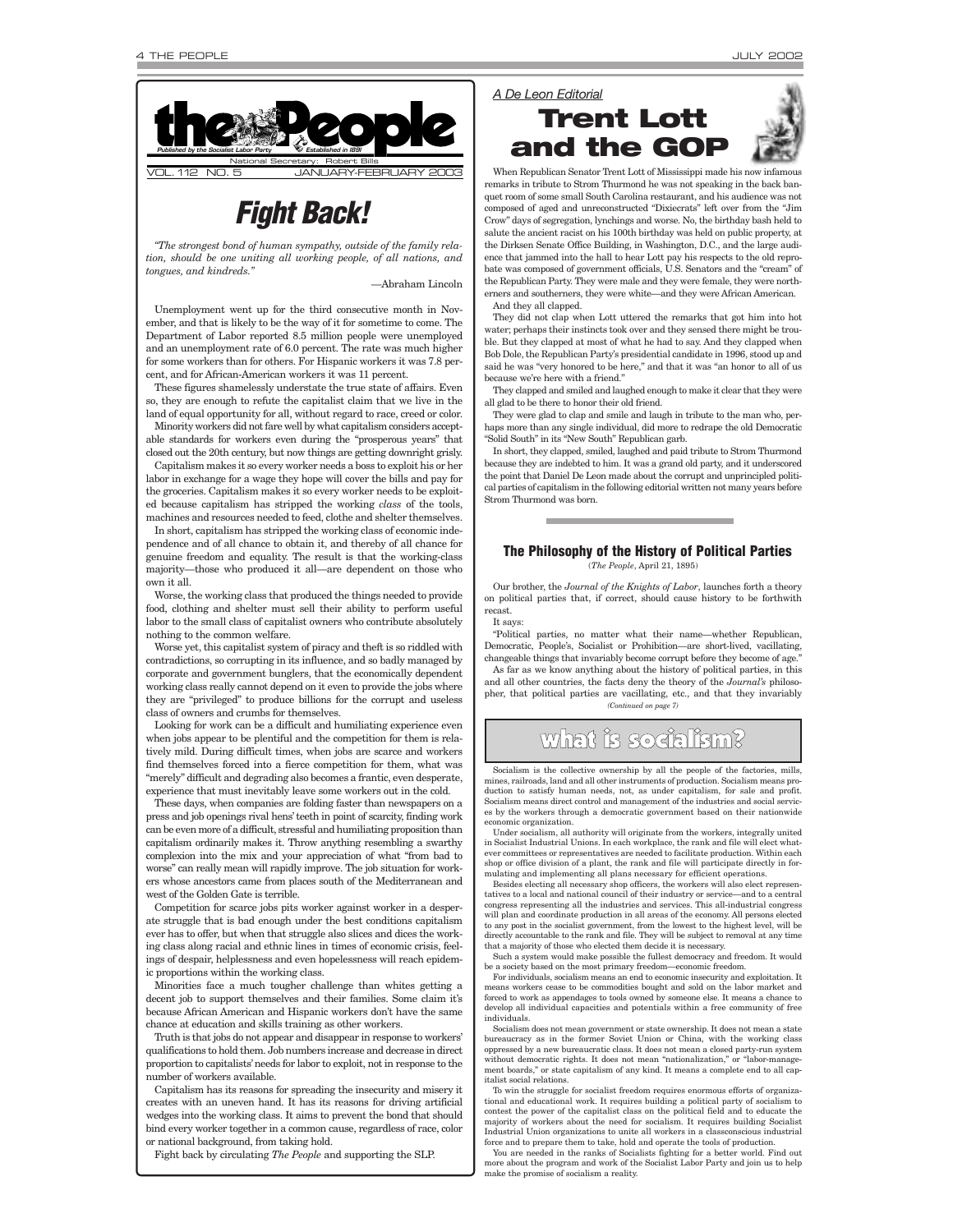# <span id="page-4-0"></span>*Drug Industry Manipulates Science in Pursuit of Profits*

#### *By Bruce Cozzini*

Pharmaceuticals topped the *Fortune* 500 list of most profitable industries in 2001. In its rush to profit from new drugs, however, the industry is subverting science and risking the safety of those who look to those drugs for health and life itself.

While profiting from the manufacture and sale of drugs generally, the industry reaps superprofits from new drugs under copyright. Without a steady flow of new drugs, however, all drugs would eventually lose patent protection and become available as generics and prices—followed by profits—would drop.

Before any new drug can be sold it must be tested in the laboratory and on human subjects for effectiveness and safety. In recent years, however, incidents have been reported of suppression of negative tests, and unsafe drugs have been pulled from the market only after they have caused injury and death to patients.

Pressure from AIDS activists for approval of new drugs in 1988 offered a pretext for pharmaceutical manufacturers to push Congress and the FDA to accelerate approval for drugs intended to treat "serious" disorders. FDA regulations and congressional actions in 1992 provided fees and goals for such acceleration, and as noted by David Willman in a *Los Angeles Times* article in December 2000, "President Clinton urged FDAleaders to trust industry as 'partners, not adversaries.'"

As a result, the FDA approved what the *Times* referred to as the "seven deadly drugs" between 1993 and 1999. The FDA sanctioned them "while disregarding danger signs or blunt warnings from its own specialists" and then dragged its feet after learning of significant harm to patients.

In all, 1,002 deaths were attributed to these drugs in "adverse event" reports reported to the FDA. Because reports by doctors and hospitals are voluntary, however, some epidemiologists suggest that the true number could be far greater.

Ironically and tragically, none of these "seven deadly drugs" had major life-saving potential. They included an antibiotic, a diet drug, a pain killer, and treatments for diabetes, blood pressure and intestinal problems. And this is only the tip of the iceberg.

*The Washington Post* reported last May that statistics from the *Journal of the American Medical Association* showed that 56 of the 548 new drugs approved by the FDA from 1975 to 1999 were either withdrawn or required new safety warnings. Because many of the 548 drugs were approved recently, it has been estimated that 20 percent (110) would be taken off the market or require new warning labels within 25 years.

Workers at the FDA did their jobs under major time constraints and pressure to get the "right" results. Willman noted instances of reviewers having negative reviews overturned by management. The question was not, as one reviewer said, "Should we approve this drug?" but, "Hey, how can we get this drug approved?"

The pressure on workers was such that the scientific integrity of their work became an issue in union contract negotiations, but Dr. Janet Woodcock, director of the FDA drug-review center, spoke instead of her concern over rejection of a drug that might cost \$150 million or more to develop.

The hiding of negative test results does not start with the FDA. Drug companies routinely hide negative data and forbid academic researchers from disclosing it in publications.

Willman, in another *Los Angeles Times* article last June, reported how Warner-Lambert masked the danger of the diabetes drug Rezulin (one of the seven deadly drugs) to the liver, rebuffing the concern of employees who questioned liver injury data. Between early 1997, when the FDA gave fast-track approval, and March 2000, when it was withdrawn, scores of liver-related deaths were linked to the pill. By then Rezulin had generated \$2.1 billion in sales. More than 2,000 lawsuits have been filed on behalf of 5,100 Rezulin users or their survivors.

Interference with reporting of negative results of drug tests has led medical journals to issue tough statements of ethical standards to academic institutions. According to an Oct. 24 report by Peter Gortner in the *Chicago Tribune,* academic institutions that rely upon money from industry sponsors to fund research are balking at the standards. "Guidelines call for full disclosure of the sponsor's role in the research, as well as assurances that the investigators are truly independent," Gortner wrote.

Gortner, however, cited a Duke University study that observed "that academic institutions rarely ensure that their investigators have full participation in the design of the trials, unimpeded access to trial data and right to publish their findings."



Gortner also noted that "contracts researchers sign with pharmaceutical companies routinely prevent the scientists from disclosing drug risks to patients and the public."

Confronted by challenges to their research "ethics," drug companies are shifting from academic researchers to their own researchers or private firms tied to advertising agencies.



#### *(Continued from page 1)*

"It seems soft and mushy, but what people are saying is meaningful," said Bill Kojala, an industrial hygienist with the AFL- CIO. "At some point, there's no more to squeeze." "Soft and mushy" indeed! The AFL-CIO has built a reputation helping to explore the limits of squeezing workers.

Nonetheless, workers' complaints about working conditions are not taken at face value. "Experts" are needed to look into things to ensure that the reality is not obscured by a set of dark tales worthy of a Dickensian plot. To ease into that scenario Ms. Cleeland felt called upon to chime in with her opinion that "despite growing interest, evidence of speedup remains largely anecdotal."

One can assume that health and safety "experts" will study the issue to a "fare thee well" before the results finally emerge as some kind of report before a congressional committee, whence it will be watered down, assuming it has some substance initially. Already, equivocation has predictably taken the field on behalf of the capitalist class, as shown by the following observations Ms. Cleeland dug up to supplement her own:

•"Economists note that those [productivity] gains were driven largely by factors such as increased computer use and more efficient work practices that cut idle time."

•"'Workers are now being called upon to be very flexible and do whatever the employer wants,'" said Bill [not Charles] Dickens, an economist at the

On Nov. 22, Melody Petersen of *The New York Times* reported that while about 75 percent of the drug industry's clinical research money went to universities in the early 1990s, only 34 percent went to academia by 2000. Research is being moved to private companies such as Scirex, a little-known research firm. Scirex is partly owned by Omnicom, one of the world's three largest advertising agencies. All three of the largest advertising agencies have bought or invested in firms that perform clinical research.

One ad executive calls it "getting closer to the test tube." But it is not science. As Dr. Arnold S. Relman, a former editor of the *New England Journal of*

*Medicine* observes, "You cannot separate their advertising and marketing from the science any more. Ad agencies are not in the business of doing science."

Petersen cited the case of the pain drug Bextra, whose use for relief of pain following dental surgery had been rejected by federal regulators. After a study conducted by Scirex and published in *The Journal of the American Dental Association* touted Bextra for that very application, sales of the drug soared by 60 percent within three months. In November of this year Pharmacia, one of the drug's marketers, had to send letters to thousands of doctors warning of a possibly fatal side effect of Bextra.

If manipulated research does not do the trick, companies can employ ghostwriters to put the proper marketing spin on papers written under the names of doctors for publication in medical journals. A writer

employed by Intramed, a medical "education" company owned by advertising giant WPP, characterized the work as "marketing masquerading as science."

The drug industry and academia employ many skilled scientific workers to research and develop new drugs that could potentially treat and cure a myriad of ills. Their efforts are now not only exploited for the profits of corporate America, but undermined by their employers' rush to profit. In a socialist society, in charge of their own product

Brookings Institution in Washington, 'and that can include working harder and faster."

and freed from the need to produce profits, scientific workers could reach their goals of creating and properly testing medicines that heal and save lives.

•"'Profit margins got killed [!] in the last recession, so corporations are under a lot of pressure to raise profits,' said Stan Shipley, a senior economist at Merrill Lynch & Co. 'How do you do that? You can't raise prices; nobody has that power anymore. The only way is to make your workers more productive."

The only way is to make workers more productive is, *speedups*. (Go to the head of the class Stan!)

As far as the capitalist class is concerned it's all about increasing profits and the competitive jungle. Health and safety for the working class are marginal concerns. In view of the decades of "restructuring" and "downsizing," it is evident that the corporate gentry have found the limits of human endurance and the researchers may have discovered something beyond their wildest dreams.

Last May, the National Institute for Occupational Safety and Health released a paper that identified speedup and other changes in work organization as a priority for research.

To compete more effectively, many companies have restructured themselves and downsized their workforces," the report said. "The revolutionary changes occurring in today's workplace have far outpaced our understanding of their implications for work-life quality and safety, and health on the job."

The "implications" are clear enough. As long as the capitalist system exists workers will bear the brunt of the competitive struggle, with what effect on their health and safety Ms. Cleeland's article at least did something to suggest.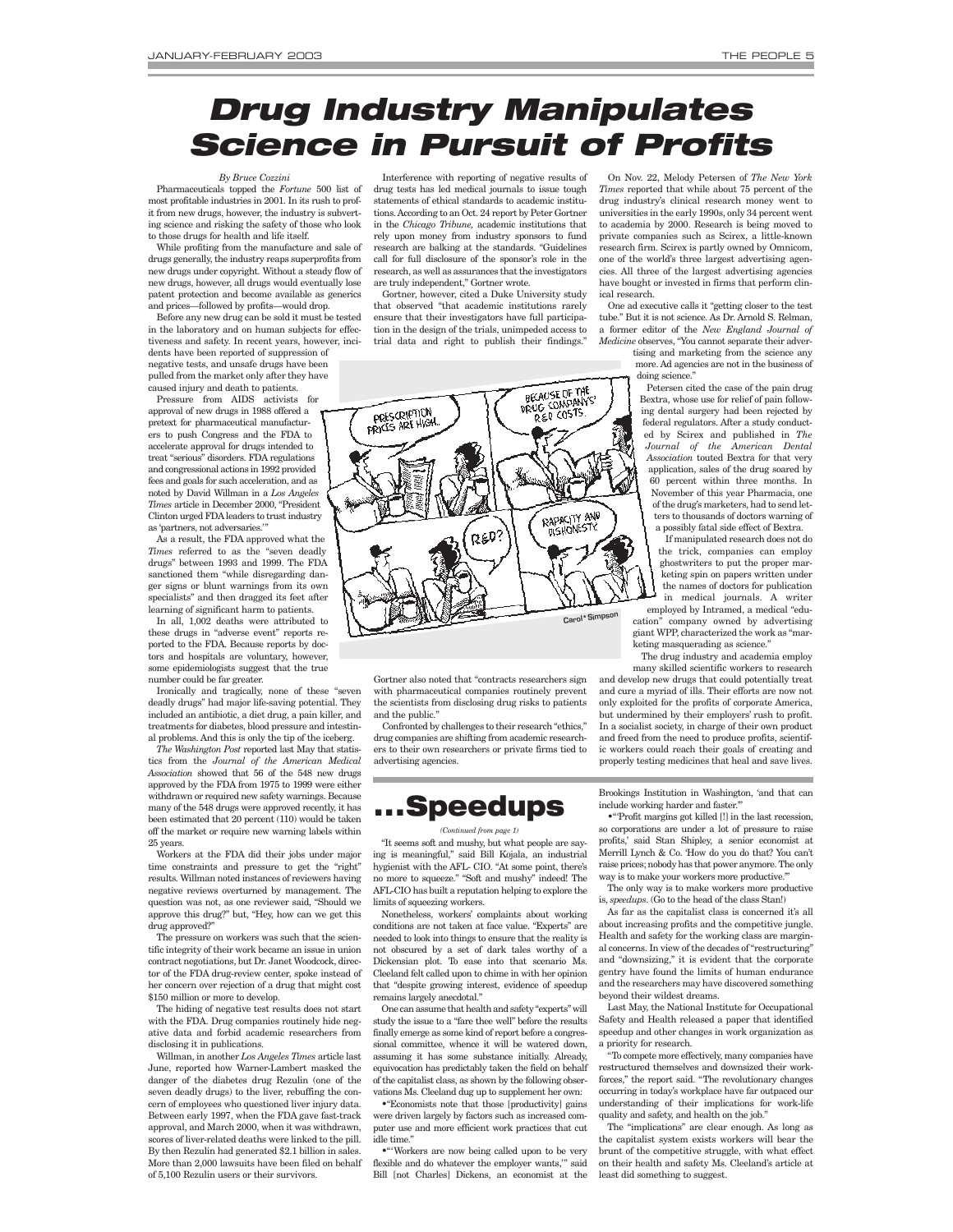## **Funds**

#### (June 15–Dec. 6, 2002)

*Daniel De Leon Sesquicentennial Fund* \$500 each Section Cleveland, Jack Radov; Roy K. Nelson \$200; Henry Coretz \$102; Glenn Schelin \$100; Richard Wilson \$12; \$10 each Daniel Brian Lazarus, Jay Martin; Harvey Kravitz \$5; Paul D. Lawrence \$5.

Total: \$1,456.00

#### *SLP Emergency Fund*

Harold Brack \$5,000; Joan M. Davis \$2,800; Marie & Ray Simmons (In memory of all the comrades who lived in the past that kept the SLP alive) \$2,000; Joseph B. McCabe \$1,100; Irene Schelin \$1,000; Joseph L. Bregni \$600; Anonymous \$545; \$500 each Angeline Kleist, Anonymous, Jack Radov (In memory of my dear brother and comrade, Chris Radov), Section Cleveland.

Daniel Deneff \$480; \$300 each Glenn Schelin, Mr. & Mrs. Glenn Schelin (In memory of Rudy Gustafson); \$250 each Marty Radov (In memory of Elizabeth Stanich), Marty Radov; \$200 each Chris Dobreff, John O'Neill; Walter J. Leibfritz \$191; Donald Rogers \$175; Section Cook County, Ill., \$170.48; Joe Groelke \$170; \$150 each Dimitre Eloff, Frederick Vogelgesang, Robert Ormsby; Donna Meyer \$128; Daniel Worcester \$107; \$100 each Aune Gustafson (In memory of Rudy Gustafson), Dr. L. Miles Raisig, George S. Taylor, Gerald M. Lucas, Jack Blessington, Jennie Seekford (In loving memory of Louis Lipcon), Keith Wood, Marijo Lewandowski & Thomas Maurer, Michael J. Rooney, Mrs. G.J. Olman, Robert Kelly, S.W. Andrick.

Section San Francisco Bay Area "In memory of Louis Lipcon" (\$125): Dale Birum \$50; \$25 each Jennie Seekford, Robert & Donna Bills; William Kelley \$15; \$5 each Frank & Mary Prince, Diane Secor.

Daniel Brian Lazarus \$99; Clifton Field \$75; Lit S. Han \$70; Gretchen Storer \$60; \$50 each Anonymous, Brenda von Wandruszka, Edith Mautner, James G. McHugh, Jennie Seekford, John Sarkisian, Leonard Minkwic, Philip C. Hawkins, Richard Woodward (In memory of Louis Lipcon), Robert Varone, Tony Marsella, William B. Scanlan; Michael A. Wenskunas \$48; \$45 each Jim Plant, Michael Preston; \$40 each Daniel Goodsaid, Earle McGue, Henry Coretz, Joseph T. Longo, Lawrence Hackett, R. Brunson, William Barry; Nikolas Trendowski \$30; George E. Gray \$26.

\$25 each Albert Bikar, Albert Evenich, Archie Sim

#### **U.S. Postal Service Statement of Ownership, Management and Circulation (Required by 39 U.S.C. 3685)**

|                            | 1. Publication Title: <i>The People</i>                                                  |          |                         |  |  |  |
|----------------------------|------------------------------------------------------------------------------------------|----------|-------------------------|--|--|--|
|                            | 2. Publication No. 672-900                                                               |          |                         |  |  |  |
|                            | 3. Filing Date: Sept. 25, 2002                                                           |          |                         |  |  |  |
|                            | 4. Issue Frequency: Monthly                                                              |          |                         |  |  |  |
|                            | 5. Number of Issues Published Annually: 12                                               |          |                         |  |  |  |
|                            | 6. Annual Subscription Price: \$5.00                                                     |          |                         |  |  |  |
|                            | 7. Complete Mailing Address of Known Office of Publication: 661 Kings Row, San Jose,     |          |                         |  |  |  |
|                            | Santa Clara County, CA 95112-2724                                                        |          |                         |  |  |  |
|                            | 8. Complete Mailing Address of Headquarters or General Business Office of the Publisher: |          |                         |  |  |  |
|                            | 661 Kings Row, San Jose, CA 95112-2724                                                   |          |                         |  |  |  |
|                            | 9. Publisher: National Executive Committee, Socialist Labor Party, 661 Kings Row,        |          |                         |  |  |  |
|                            | San Jose, CA 95112-2724                                                                  |          |                         |  |  |  |
|                            | Acting Editor: Robert Bills, 661 Kings Row, San Jose, CA 95112-2724                      |          |                         |  |  |  |
|                            | Managing Editor: Robert Bills, 661 Kings Row, San Jose, CA 95112-2724                    |          |                         |  |  |  |
|                            | 10. Owner: Officers of the Socialist Labor Party - Robert Bills, National Secretary, 661 |          |                         |  |  |  |
|                            | Kings Row., San Jose, CA 95112-2724. Members of the National Executive Committee:        |          |                         |  |  |  |
|                            | Kenneth Boettcher, Bernard Bortnick, Bruce Cozzini, Carl C. Miller Jr.,                  |          |                         |  |  |  |
|                            | Stephen Raper, Diane Secor, 661 Kings Row, San Jose, CA 95112-2724                       |          |                         |  |  |  |
|                            | 11. Known Bondholders, Mortgagees and Other Security Holders Owning or Holding 1         |          |                         |  |  |  |
|                            | Percent or More of the Total Amount of Bonds, Mortgages or Other Securities: None.       |          |                         |  |  |  |
|                            | 12. N/A                                                                                  |          |                         |  |  |  |
|                            | 13. Publication Name: The People                                                         |          |                         |  |  |  |
|                            | 14. Issue Date for Circulation Data Below: July 2002                                     |          |                         |  |  |  |
|                            | 15. Extent and Nature of Circulation:<br>Average No. Copies                              |          | No. Copies of Single    |  |  |  |
|                            | Each Issue During                                                                        |          | Issue Published         |  |  |  |
|                            | Preceding 12 Months.                                                                     |          | Nearest to Filing Date. |  |  |  |
|                            | a. Total Number of Copies (net press run)                                                | 8.800    | 9,200                   |  |  |  |
|                            | b. Paid and/or Requested Circulation:                                                    |          |                         |  |  |  |
|                            | 1. Paid/Requested Outside-County Mail                                                    |          |                         |  |  |  |
|                            | Subscriptions Stated on Form 3541.                                                       | 2,182    | 2,234                   |  |  |  |
|                            | 2. Paid In-County Subscriptions Stated                                                   | 94       |                         |  |  |  |
|                            | on Form 3541                                                                             |          | 24                      |  |  |  |
|                            | 3. Sales Through Dealers and Carriers,<br>Street Vendors and Counter Sales.              |          |                         |  |  |  |
|                            | and Other Non-USPS Paid Distribution                                                     | 6,007    | 6.385                   |  |  |  |
|                            | 4. Other Classes Mailed Through the USPS                                                 | 58       | 57                      |  |  |  |
|                            | c. Total Paid and/or                                                                     |          |                         |  |  |  |
|                            | Requested Circulation (15b. 1, 2, 3 & 4):                                                | 8,271    | 8,700                   |  |  |  |
|                            | d. Free Distribution by Mail:                                                            |          |                         |  |  |  |
|                            | (Samples, Complimentary, and Other Free)                                                 |          |                         |  |  |  |
|                            | 1. Outside-County as Stated on Form 3541                                                 | $\bf{0}$ | 0                       |  |  |  |
|                            | 2. In-County as Stated on Form 3541                                                      | 0        | $\bf{0}$                |  |  |  |
|                            | 3. Other Classes Mailed Through the USPS                                                 | 0        | $\bf{0}$                |  |  |  |
|                            | e. Free Distribution Outside the Mail                                                    |          |                         |  |  |  |
|                            | (Carriers or Other Means)                                                                | $\bf{0}$ | $\ddot{0}$              |  |  |  |
|                            | f Total Free Distribution                                                                |          |                         |  |  |  |
|                            | (Sum of 15d and 15e)                                                                     | 0        | 0                       |  |  |  |
|                            | g. Total Distribution (Sum of 15c and 15f):                                              | 8,271    | 8,700                   |  |  |  |
|                            | h. Copies Not Distributed:                                                               | 529      | 500                     |  |  |  |
|                            | i. Total (Sum of 15g. and h.)                                                            | 8,800    | 9,200                   |  |  |  |
|                            | j. Percent Paid and/or Requested Circulation                                             |          |                         |  |  |  |
|                            | (15c. divided by 15g. times 100)                                                         | 100%     | 100%                    |  |  |  |
|                            | 16. Publication of Statement of Ownership will be printed in the January/February 200    |          |                         |  |  |  |
| issue of this publication. |                                                                                          |          |                         |  |  |  |
|                            | 17. I certify that all information furnished on this form is true and complete.          |          |                         |  |  |  |

<sup>1</sup>ary 2002 Robert Bill Acting Edit

(In memory of Art & Georgia Cozzini), Archie Sim, Ben Kraft, Blake Bearden, D.M. Giachino, David Vollmer, Edwin Samples, Emil Bauman, Frank Rudolph, Harley Selkregg, John Hagerty, Juliette Jackson, Lloyd Wright, Madeline Miller, Manuel Vurnakes, Phillip Colligan, Rafael Falcón, Randolph Petsche, Richard Deshaies, Rosemary & John Gale, Rudolph P. Sulenta, William E. Tucker, William H. Kelley; Marshall G. Soura \$24; \$20 each Anne Vukovich, Anonymous, Donald L.H. Sccott, Francis L. Playford, Frank Burdua, Gary Dion, Orville Rutschman, Paul L. Wolf, Sarah Haggard, William Heinrich; John & Mary Brlas \$18; David Melamed (In memory of Genevieve Gunderson) \$16.

\$15 each Diane Poole, Lawrence W. Keegan, Richard Callen, Thomas C. McEvoy; Marotte \$14; Richard Vilson \$13.32; Joe H. Allbritten \$11; \$10 each Berenice Perkis, Charles Lundquist, Colleen C. Pedrazzi, Dagfinn Sjoen, Dawn Moore, Dionisio Villarreal, Donald W. Hendrickson, E. Pahus, E.G. Nielsen, Frank B. Evans, Harry Buskirk, Harry C. Segerest, Harry E. Gibson, John E. Kerr, John L. Norris, John M. Lambase, Ken & Lezle McDouall, Kenneth E. McCartney, Lawrance Phillips, Leonard J. Cirino, Michael Stanek, Mike Nardi, Nancy Kniskern, Richard L. Vobornik, Robert K. Giesen, Robert Knutson, Stephen Hauser, Walter K. Bagnick.

Paul D. Lawrence \$8; \$5 each Albert E. Atwell Jr., Albert Perez, Anthony W. Hunnicutt, Costanzo A. Rufo, D. Borowsky, Donald F. Cuddihee Sr., Gerald Gunderson, Jim Pandaru, Karl M. Piepenburg, Marianne Chalif, Raymond R. Jones, Roberta Diamond, Stephen Williams, William J. Prinz; William Rickman \$3; \$2 each Joseph Bellon, Milton A. Poulos, Ralph Rieder; \$1 each John Ali Holman, W. Bain. Total: \$22,479.80

#### **NATIONAL OFFICE**

SLP, PO Box 218, Mtn. View, CA 94042-0218; (408) 280- 7266; fax (408) 280-6964; e-mail: socialists@slp.org; Web site: www.slp.org.

**ALBANY, N.Y**.—SLP, P.O. Box 105, Sloansville, NY 12160-  $0105$ 

**CHICAGO—**SLP, P.O. Box 642, Skokie, IL 60076-0642.

**CLEVELAND—**Robert Burns, 9626 York Rd., N. Royalton, OH 44133. Call (440) 237-7933. E-mail: j.oneil@worldnet.att.net.

**CORPUS CHRISTI—**Call (512) 991-0287.

**DALLAS—**Call Bernie at (972) 458-2253.

**EASTERN MASS.—**Call (781) 444-3576.

**HOUSTON—**Call (713) 721-9296. Web site: http://houstonslp.tripod.com. E-mail: houstonSLP@ev1.net.

**MIDDLETOWN, CONN.—**SLP, 506 Hunting Hill Ave., Middletown, CT 06457. Call (860) 347-4003.

**MINNEAPOLIS—**Karl Heck, 5414 Williams Ave., White Bear Lake, MN 55110-2367. Call (651) 429-7279. E-mail: k57heck @cs.com.

**MILWAUKEE—**E-mail: milwaukeeslp@webtv.net.

**NEW LONDON, CONN.—**SLP, 3 Jodry St., Quaker Hill, CT 06375. Call (203) 447-9897.

**NEW YORK CITY—**Call (516) 829-5325.

**PALMDALE, CALIF.—**E-mail: med@ptw.com

**PHILADELPHIA—**SLP, P.O. Box 28732, Philadelphia, PA 19151.

**PITTSBURGH—**Call (412) 751-2613.

**PONTIAC, MICH.—**Call (810) 731-6756.

#### *SLP Sustainer Fund*

Anonymous \$1,000; Robert P. Burns \$900; Chris Dobreff \$500; Carl C. Miller Jr. \$455; Bernard Bortnick \$300; Lois Kubit \$255; Section Wayne County, Mich. \$130; Clayton Hewitt \$120; \$100 each Donald J. Donaker, Karl Heck, Lois Reynolds, Michael Preston, Roy K. Nelson; Richard Aiken (In memory of John W. Aiken) \$70; \$50 each Frank & Margaret Roemhild, Jill Campbell, Steve Littleton; Section San Francisco Bay Area: William Kelley \$40; \$25 each Section Wayne Co. (In memory of James Buha), Archie Sim; \$20 each Chris Faatz, George E. Gray.

Total: \$4,510.00 *SLP Leaflet Fund*

Joseph J. Frank \$18; Rafael Falcón \$10; Ramón Andrés \$1.

Total: \$29.00



#### **Houston**

**Discussion Meetings—**Section Houston holds discussion meetings the last Saturday of the month at the Houston Public Library, Franklin Branch, 6440 W. Bellfort, southwest Houston. The time of the meetings varies. Those interested please call 713-721-9296, e-mail houstonslp@ ev1.net or visit the section's Web site at http://houstonslp.tripod.com.

<u>usa</u> directory **PORTLAND, ORE.—**SLP, P.O. Box 4951, Portland, OR 97208. Call (503) 226-2881. Web: http://slp.pdx.home.mindspring.com. E-mail: slp.pdx@ mindspring.co

> **SACRAMENTO, CALIF.—**SLP, P.O. Box 221663, Sacramento, CA 95822-8663.

> **S.F. BAY AREA—**SLP, P.O. Box 70034, Sunnyvale, CA 94086-0034. E-mail: slpsfba@netscape.net.

> **SEABROOK, N.H.—**Richard H. Cassin, 4 New Hampshire St., Seabrook, NH 03874.

**ST. PETERSBURG, FLA.—**Call (727) 321-0999.

#### **AUSTRALIA**

Brian Blanchard, 58 Forest Rd., Trevallyn, Launceston, Tasmania 7250, Australia. Call or fax 0363-341952.

#### **CANADA**

**NATIONAL OFFICE**

SLP, 1550 Laperriere Ave., Ottawa, Ont., K1Z 7T2. Call Doug Irving at (613) 728-5877 (hdqtrs.); (613) 226-6682 (home); or (613) 725-1949 (fax).

**VANCOUVER—**SLP, Suite 141, 6200 McKay Ave., Box 824, Burnaby, BC, V5H 4M9.

#### **PUERTO RICO**

C. Camacho, Calle 415, NA-28, 4ta Ext., Country Club, Carolina PR 00982. Call (787) 276-0894. E-mail: redflag@coqui.net.

#### **UKRAINE**

**NATIONAL OFFICE** SLP of Ukraine, 57,5/9 Manuilskogo Str., 04050 Kiev, Ukraine. E-mail:slpu@mail.nu.

**MYKOLAYIV—**28, 7 Shapayeva Str., Mykolayiv, Ukraine. Telephone 23 35 22.



*(Political contributions are not tax deductible.)* Acknowledgments will be made in *The People*.

Please indicate if a receipt is desired: ❑ Yes ❑ No

State Zip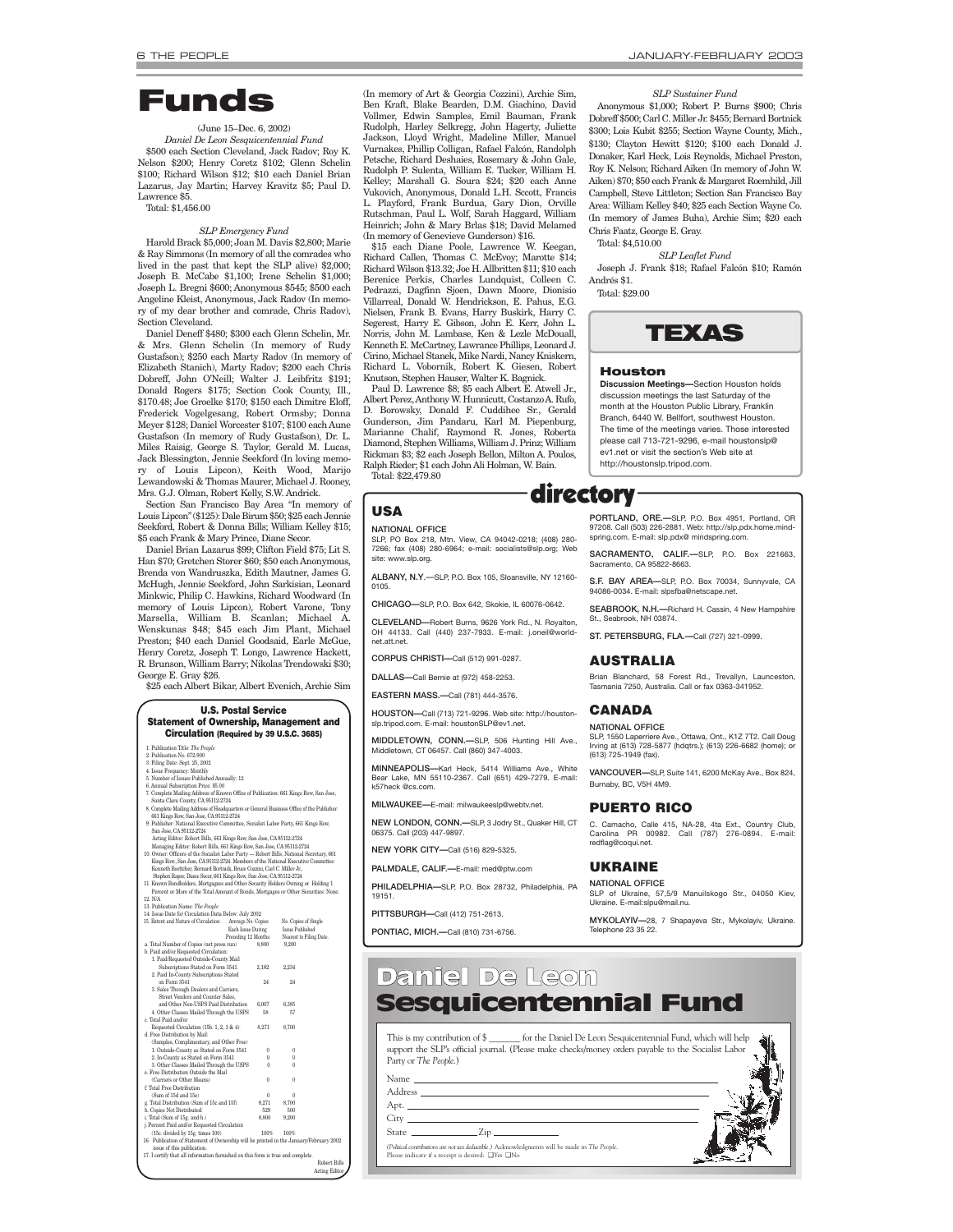

#### **Oakland**

**Discussion Meeting—**Section San Francisco Bay Area will hold a discussion meeting on Saturday, Jan. 18, beginning at 4 p.m., at the Rockridge Branch Library, Community Room 1, 5366 College Ave. (corner of College & Manila streets), Oakland. Moderator: Frank Prince.



#### **Columbus**

**Discussion Meeting—**Section Cleveland will hold a discussion meeting on Sunday, December 29, from 1–3 p.m., at the Columbus Main Library, Conference Room 1, 96 S. Grant, Columbus. Refreshments served. For more information please call 440-237-7933.

#### **Independence**

**Discussion Meeting—**Section Cleveland will hold a discussion meeting on Sunday, Jan. 5, beginning at 1:30 p.m., at the Days Inn, 555 Brecksville Rd., Independence. Refreshments served. For more information please call 440- 237-7933.

### **OREGON**

#### **Portland**

**Discussion Meetings—**Section Portland holds discussion meetings every second Saturday of the month. Meetings are usually held at the Central Library, but the exact time varies. For more information please call Sid at 503-226- 2881 or visit the section's Web site at http://slp.pdx.home.mindspring.com. The general public is invited.



*Was the former Soviet Union socialist? State capitalist? Or was it a new form of class society? This instructive pamphlet discusses each of these theories and their implications. Presents the SLP's case for viewing the former U.S.S.R. as a new form of class-divided society.*

53 pp.—\$1.50 postpaid

NEW YORK LABOR NEWS P.O. Box 218 Mtn. View, CA 94042-0218 *. . . Parties*

become corrupt before they become of age. *(Continued from page 4)*

The Republican Party, born of a people's determination to abolish chattel slavery; inspired by Lincoln's great motto: "This country must be either all slaves or all free," and nailing to its masthead the principle set down in its platform: "The normal condition of the territory of the United States is that of freedom"; that party never once vacillated, unless to tack against adverse and fierce winds with the eye steady on the goal to be reached can be styled vacillation. Nor is it true that it became corrupt before it became of age. During its manhood it was pure and unsullied, as a body, and true to its mission, unswerving in its purpose. After it had accomplished its mission, and not until after its old age, did it grow corrupt. With nothing more to do than to hunt for jobs it ran to seed.

The Democratic Party, born by the democratic breath of Jefferson, determined that this should be a democratic country in fact as well as in name, and it set its face against the Hamiltonian design to make us an oligarchy of the "well-born and well-to-do." With this clear object before it, it fought and succeeded in overthrowing almost everywhere the property qualifications that originally hampered our suffrage. It is not true that it vacillated or became corrupt before it became of age. During its manhood it was the inspiration of noble and pure sentiments. After, however, it had in the main and very substantially accomplished its mission, and not until after its old age, did it become corrupt. Like the Republican Party, with nothing more to do than to get offices for its camp followers, it ran into the ground.

This is the history, not of the leading old political parties of this country alone, it is the history of all political parties born anywhere of a positive movement. From the facts thrown up by them the philosophy of the history of political parties can be determined. It is this:

"A political party with a clear-cut central idea and program soundly planted attracts stalwarts that bring it up to manhood, lead it to victory and put its program through. After its historic mission is fulfilled, it, like the butterfly that has laid its eggs, wilts and decomposes. It may continue to exist for a time, but if it does, it does so only as an historic cripple, ripe for overthrow by the next virile movement that should give birth to another political party possessed of a vigor imparting, and, consequently, victory-assuring program.

Tested by this test one can easily cast the horoscope of any political party that may come up.

The Prohibition Party, for instance, is planted upon a sociologic fallacy. It strives to remove poverty by removing alcohol. History shows that popular drunkenness falls off like the scab from a wound that is healed just as soon as want and the fear of want are removed. On false foundations no successful political superstructure can be reared. The Prohibition Party will consequently vacillate; and we have seen it recently not only embody questions foreign to its central idea, but one wing leaning toward socialism, while another is reacting backward toward intensified capitalism. It was born a dwarf and never can grow into manhood.

The People's Party, so called, proceeds upon a social and economic contradiction. It carefully and deliberately abstains from denying the right of private ownership in things necessary to produce the necessities of life, and yet it denies or would escape the consequences of its promises. It wants private ownership of land and capital, but rears up against private monopoly, trusts, banks, etc. He who starts from the idea of private ownership subscribes to trusts, Rothschilds, etc. You can't stick your finger in the fire and then kick that you are burned. It follows that the People's Party must vacillate, that corruption must mortify its body, and that it is stillborn. From all parts of the country the evidences throng to the bar to demonstrate the truth of this charge.

Different, altogether, is the case with the Socialist Labor Party. Planted upon a clear-cut central idea and a program that nothing can shake and that will remain unshaken so long as 2 plus 2 equal 4, neither vacillation nor corruption can enter its ranks before it has reached manhood and triumphed. It points to the self-evident fact that production has become collective, and it draws the inevitable conclusion that the system of ownership must likewise be turned from a private into a collective one. It points to the historic fact that this change implies a social revolution; that the class called upon to accomplish it is the proletariat or wage-slave class, because its economic needs dictate the program; that it is the historic mission of that class, by establishing the Cooperative Commonwealth, to abolish all class distinctions, and thereby to redeem mankind; and, lastly and consequently, that the Socialist Labor Party is the party of the people, to whose standard all the intelligence, decency and manhood of the country is bound to flock. Such a party, as the long history behind all the Socialist Labor parties of other countries attests, is built on the Rock of Ages; it cannot be swerved; it cannot be polluted.

Philosophy is a deduction from facts, not from fiction. And such is the philosophy of the history of political parties.

The funny man, Mark Twain, built himself a house near Boston with the back turned to the street. The *Journal of the Knights of Labor* plants itself with its back to history. In a funny man the joke is pardonable; it is not pardonable in the organ of the order founded by the Socialist, Uriah S. Stephens.

## *. . . Day Laborers Exploited*

*(Continued from page 1)*

February, the four workers quit, being owed a total of \$8,360 unpaid wages.

Holowchak simply ignored their continued pleas for payment. As a consequence, the four appealed for help to a local pastor, Allan Ramirez, of Brookville Reformed Church. Pastor Ramirez filed a complaint with the state's attorney general's office and got a favorable response from Attorney General Eliot Spitzer, who began proceedings against Holowchak.

Perhaps not taking the charge seriously, Holowchak failed to show up for a court appearance in June. A warrant was then issued for his arrest. On June 12, the authorities conducted a 6:30 a.m. raid on Holowchak's home in Locust Valley and led the stunned contractor away in handcuffs. He was arraigned in court and held in the county jail on \$2,500 bond.

Pastor Ramirez, who had been apprised of the forthcoming raid, had gathered three of the workers and took them to Holowchak's house to witness the arrest. Ramirez described these exploited day laborers as "the poorest of the poor, the weak, those who have no privileges."

These day laborers have come to the United States

in search of better paying work that they cannot find in their own countries, and many of them are sending funds back to their families. Cheated out of their wages, they could barely support themselves, much less their absentee wives and children.

In our capitalist system, the owner of a company, great or small, is invariably considered to be a pillar of the community, a person to be admired whose life is a model of achievement. But pull back the curtain and see how many of these "pillars" really operate, how they grind down their workers, cheat their customers and even thumb their noses at the laws that everybody else but the owning class is supposed to obey, and you get an inside look at the operating techniques of the so-called captains of industry. It matters not if they are great capitalists like the Enron executives, the Andersen accounting firm, the WorldCom frauds, the Merrill Lynch brokerage boys, a gigantic national company like Wal-Mart that forces its poorly paid workers to put in additional hours of work without pay, or a petty capitalist who owns a local contracting company. The philosophy that impels them all is identical: Greed is good and disgrace is not a matter of cheating but rather a matter of getting caught.